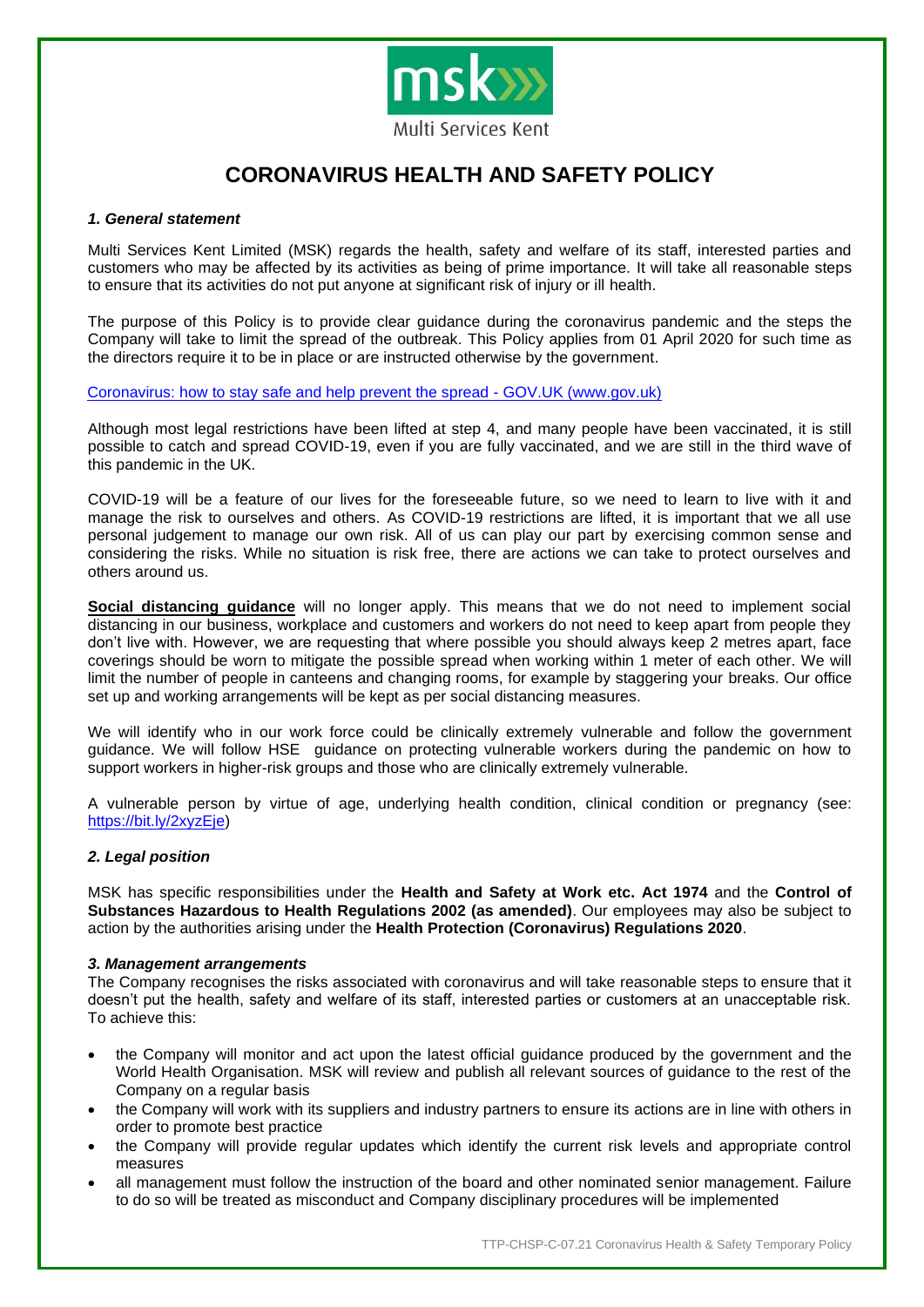- all local management to ensure their staff and contractors are aware of the risks and what to do if they believe they have been exposed to coronavirus or may be infected
- working from home is at the discretion of the Managing Director

## Where work at our premises can continue:

- the manager overseeing the cleaning of the premises will liaise with staff and/ or contractors as applicable to ensure that appropriate routine cleaning is maintained, and where needed deep cleaning, arrangements are in place
- notices will be displayed describing rules for use of the premises such as the use of hand sanitiser at entrances and social distancing measures
- the management team will ensure that regular safety checks are carried out and recorded if the person usually in charge of various duties cannot carry them out. These checks include; testing alarm systems, testing emergency lighting, checking fire doors, checking fire extinguishers, water hygiene testing.

## **Universal measures:**

- statutory sick pay will be paid from day one instead of day four for those employees who need to take time off work due to coronavirus or coronavirus related self-isolation
- so far as practicable, managers must encourage and enforce the application of the rules described in the *"Employee responsibilities"* section below
- the management team will plan to ensure that health, safety and hygiene standards are maintained. Risk assessments will be reviewed to take account of likely changes in the short term, e.g. short staffing, absence of key staff, the need to evacuate premises temporarily and lack of materials. Where work cannot continue safely and with the required standard of emergency back-up, e.g. rescue arrangements, fire safety and first aid, the activity will be stopped until alternative health and safety arrangements can be put in place.
- where statutory examinations of premises or vehicles fall due in a period when such services are scarce or unavailable, the management will put in place plans consistent with government advice, whether that involves a permitted extension to the due date or, as necessary, ceasing the use of an installation, piece of equipment or vehicle until it can be declared safe and compliant
- where all or part of a premises must be temporarily decommissioned, the management will put in place a plan for safely shutting down and subsequent recommissioning
- the Company will review and amend our other policies as required in line with government guidance and temporary legislation during the pandemic.

## *4. Employee responsibilities*

- all staff and contractors are to follow the government's published guidance on hygiene
- if anyone believes they have symptoms of coronavirus, however mild, they are to self-isolate for the recommended period of time. If they need clinical advice, they should visit NHS 111 online or call 111 if they don't have internet access. In an emergency, they should call 999. In addition, they are to contact their line manager/ Company contact
- if anyone believes they are infected, or infection is confirmed by a medical practitioner, they may not work or complete their contracted duties until they can confirm they no longer present a risk to others.

## Employees have a vital role to play in the prevention of coronavirus spreading in the workplace. To achieve this:

- employees must wash their hands more often than usual, for 20 seconds using soap and hot water, particularly after coughing, sneezing and blowing their nose, or after being in public areas. Hand sanitiser should be used if there is no soap and running water
- when employees cough or sneeze, they should cover their mouth and nose with a tissue and throw the tissue away immediately, or sneeze into the crook of their elbow if they do not have a tissue. They should then wash their hands or use a hand sanitising gel

## Self-Isolation

- if anyone presents themselves for work or to complete their contracted duties and displays signs of illness, they must follow guidance on self-isolation (see: [https://bit.ly/3dH6GOw\)](https://bit.ly/3dH6GOw)
- if staff feel unwell or develop symptoms at work, they should immediately inform their line manager who will send them home. If for any reason the individual cannot leave the premises immediately, they will be required to isolate themselves from other members of staff until they leave
- if staff have symptoms of coronavirus, however mild, they must stay at home and follow self-isolation guidance (see: [https://bit.ly/3dH6GOw\)](https://bit.ly/3dH6GOw), – keeping their line manager informed of their health condition
- if a staff member lives in a household where someone has symptoms of coronavirus, they must they must follow guidance on self-isolation (see: [https://bit.ly/3dH6GOw\)](https://bit.ly/3dH6GOw)